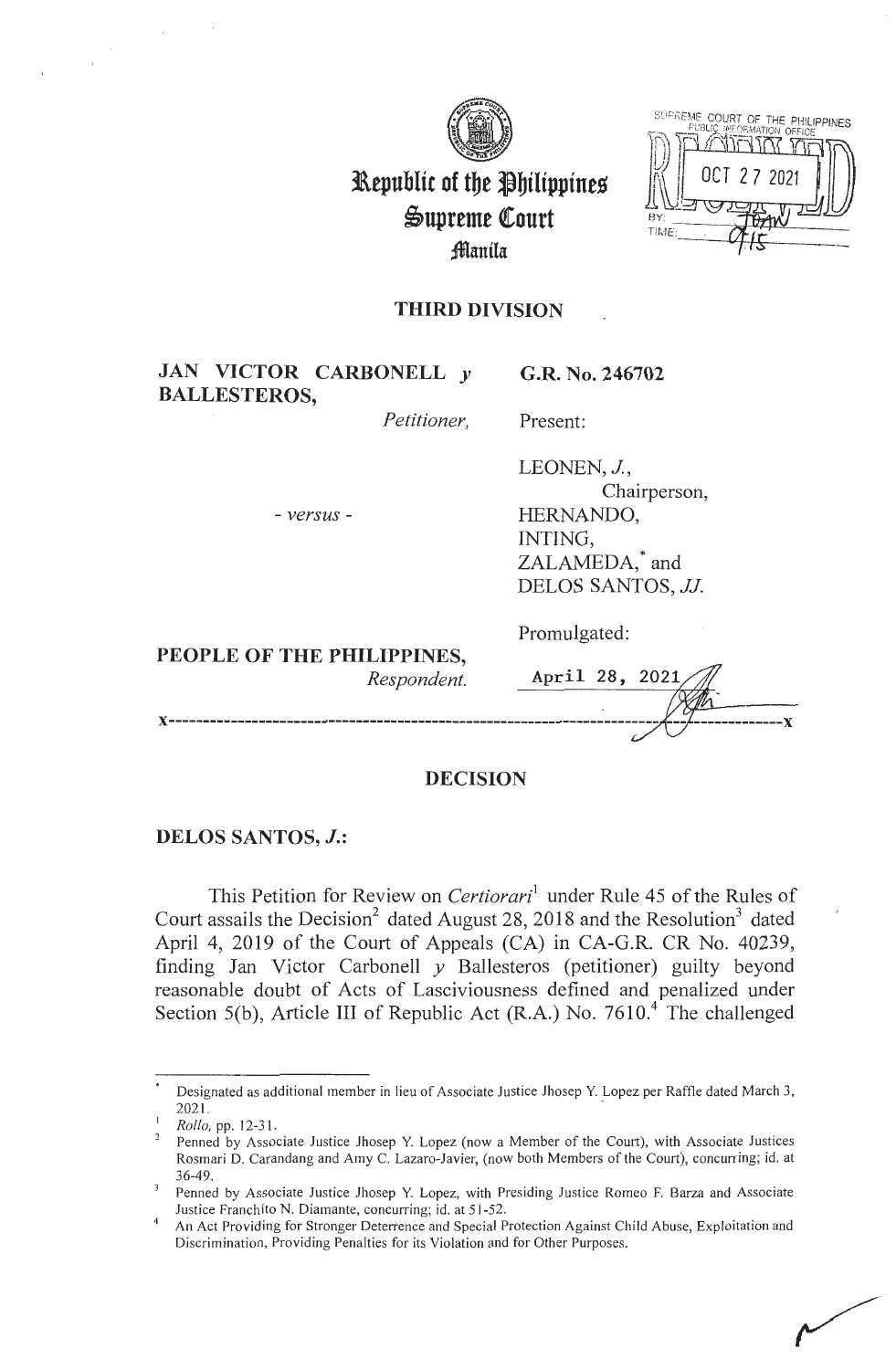rulings modified the Decision<sup>5</sup> dated June 15, 2017 of the Regional Trial Court (RTC) of Baguio City, Branch 4, which convicted petitioner of Acts of Lasciviousness under Article 336 of the Revised Penal Code (RPC).

## **The** Facts

Petitioner was charged with the crime of Acts of Lasciviousness defined under Article 336 of the RPC under the following Information, which reads:

That on or about the  $28^{th}$  day of November, 2015, at XXX, in the City of Baguio, Philippines and within the jurisdiction of this Honorable Court, the above-named Accused, with intent to arouse or gratify his own sexual desire, with lewd design, by means of force, threat and/or intimidation, did then and there wilfully, unlawfully and feloniously commit lascivious conduct on the person of Private Complainant "AAA" a fifteen (15) year old minor by mashing her breasts, against her will and consent, to her damage and prejudice, in violation of the above-cited provision of law.

#### CONTRARY TO Article [336] of the Revised Penal Code. <sup>6</sup>

The facts of the case, as summarized by the CA, are as follows:

CCC, AAA's mother, held a birthday party at their house in the evening of November 28, 2015. Accused-appellant, who was then the boyfriend of AAA's older sister, BBB, was one of the attendants. AAA stayed in her room the entire night. During the festivities, AAA was surprised when accused-appellant entered her room and locked the door. Accused-appellant confided in her that he might have impregnated her sister. Upon hearing this, AAA gave accused-appellant some contraceptive pills and asked him to give to her sister. Accused-appellant then asked AAA to remove her shirt otherwise he would tell her friends that she has contraceptive pills. Worrying that this could ruin her reputation, AAA complied. Accused-appellant then mashed her breast, which prompted AAA to push him out of her room. Almost a month after the incident, AAA learned that accused-appellant was spreading false rumors about her. AAA then decided to tell her mother about what accused-appellant did to her. CCC then assisted AAA in filing a criminal [complaint] against accused-appellant.

When placed on the stand, accused-appellant denied the accusation against him. He explained that he met AAA in an event sometime in 2015. AAA introduced him to her sister, BBB, who later became his girlfriend. On November 28, 2015, he was invited to a birthday celebration of AAA's mother at their house. Accused-appellant claimed that he stayed in BBB's room with their other friends, where they had a movie marathon until the

Penned by Presiding Judge Mia Joy C. Oallares-Cawed; *rollo*, pp. 68-79. Id. at 37.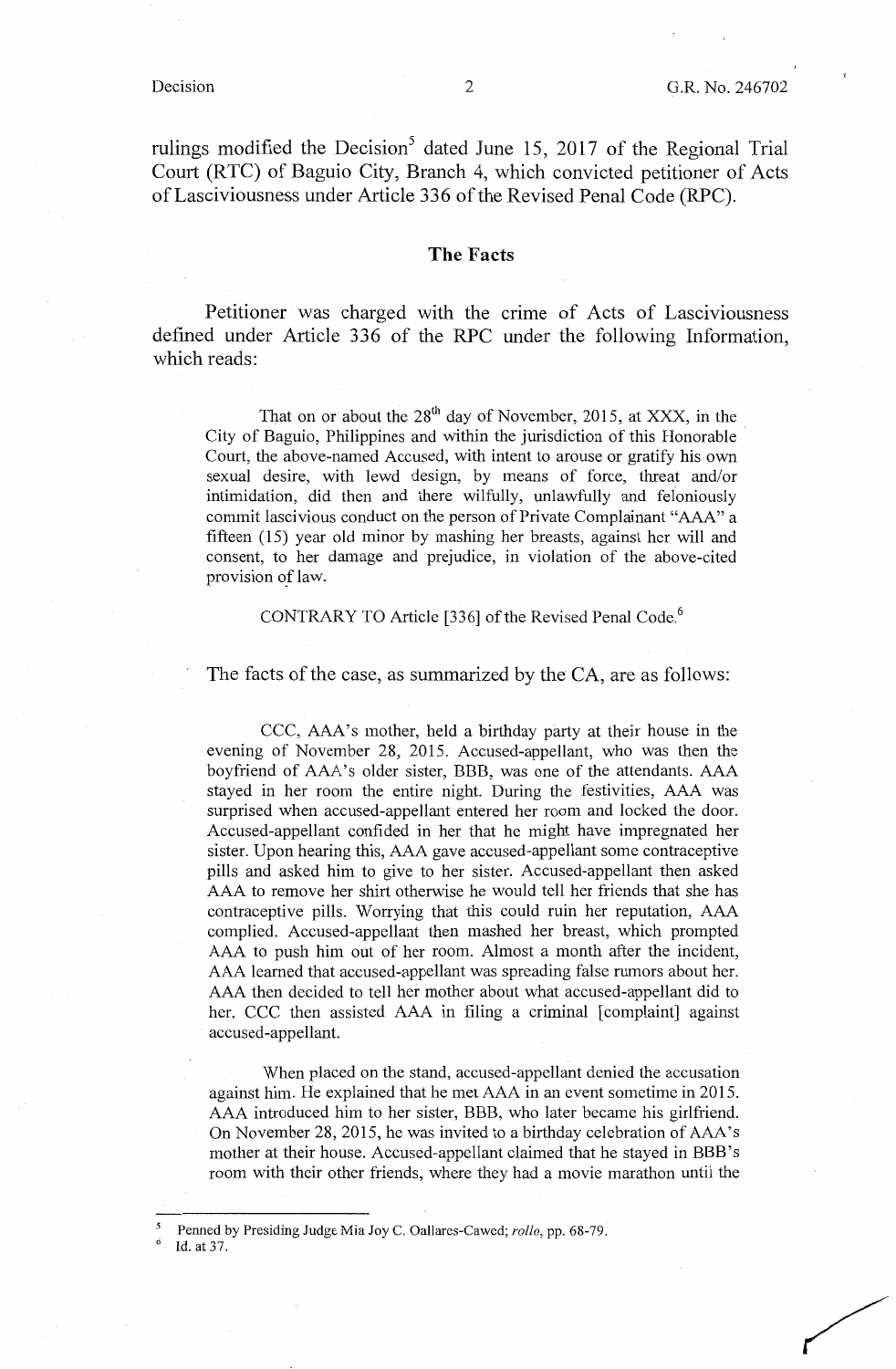following morning. Accused-appellant then denie[ d] that he had a moment alone with AAA while he was there. Accused-appellant claimed that CCC filed the criminal complaint against him because BBB started to live with him and she refused to return to their house when CCC ordered her to do  $\mathrm{so.}^7$ 

### **The RTC Ruling**

In its Judgment<sup>8</sup> dated June 15, 2017, the RTC convicted petitioner of Acts of Lasciviousness under Article 336 of the RPC, *viz.:* 

**WHEREFORE,** in view of all the foregoing, accused JAN VICTOR CARBONELL Y BALLESTEROS is found GUILTY beyond reasonable doubt for the offense of Acts of Lasciviousness, as defined and penalized under Article 336 of the Revised Penal Code. He is sentenced to suffer the indeterminate sentence of six (6) months of *arresto mayor* as minimum to four (4) years and two (2) months of *prision correctional* as maximum.

In consonance with the earlier cited jurisprudence, the accused is directed to pay private complainant [AAA] civil indemnity in the amount of P20,000.00 and P15,000.00 as moral damages or a total of P35,000.00. An interest at the rate of six percent (6%) per annum shall be imposed on all the damages awarded to [AAA] to be computed from the date of the finality of the judgment until fully paid. The payment of the docket fees as to the damages is considered a first lien on the judgment.

# **SO ORDERED.<sup>9</sup>**

The RTC gave full weight and credit to AAA's testimony, finding it to be very clear, definite and straightforward. Conversely, the RTC rejected petitioner's uncorroborated defense of denial.<sup>10</sup>

Aggrieved, petitioner appealed to the CA challenging AAA's credibility. Petitioner referred to the purported inconsistencies in AAA's declaration in her sworn affidavit, that petitioner touched her breast several times, *vis-a-vis* her testimony in court, that petitioner touched her left breast only with his right hand. Petitioner added that it was impossible for him to have sexually molested AAA, claiming that there were many guests at the time of the incident, who could have easily noticed any unusual event. Lastly, questioning AAA's behavior during the alleged sexual molestation, petitioner argued that it is unfathomable that AAA did not run or shout for  $h$ elp. $^{11}$ 

- Id. at 38.
- Supra note 5.
- 
- <sup>9</sup> *Rollo, p. 79.*<br><sup>10</sup> Id. at 77-78.<br><sup>11</sup> Id. at 44-45.
-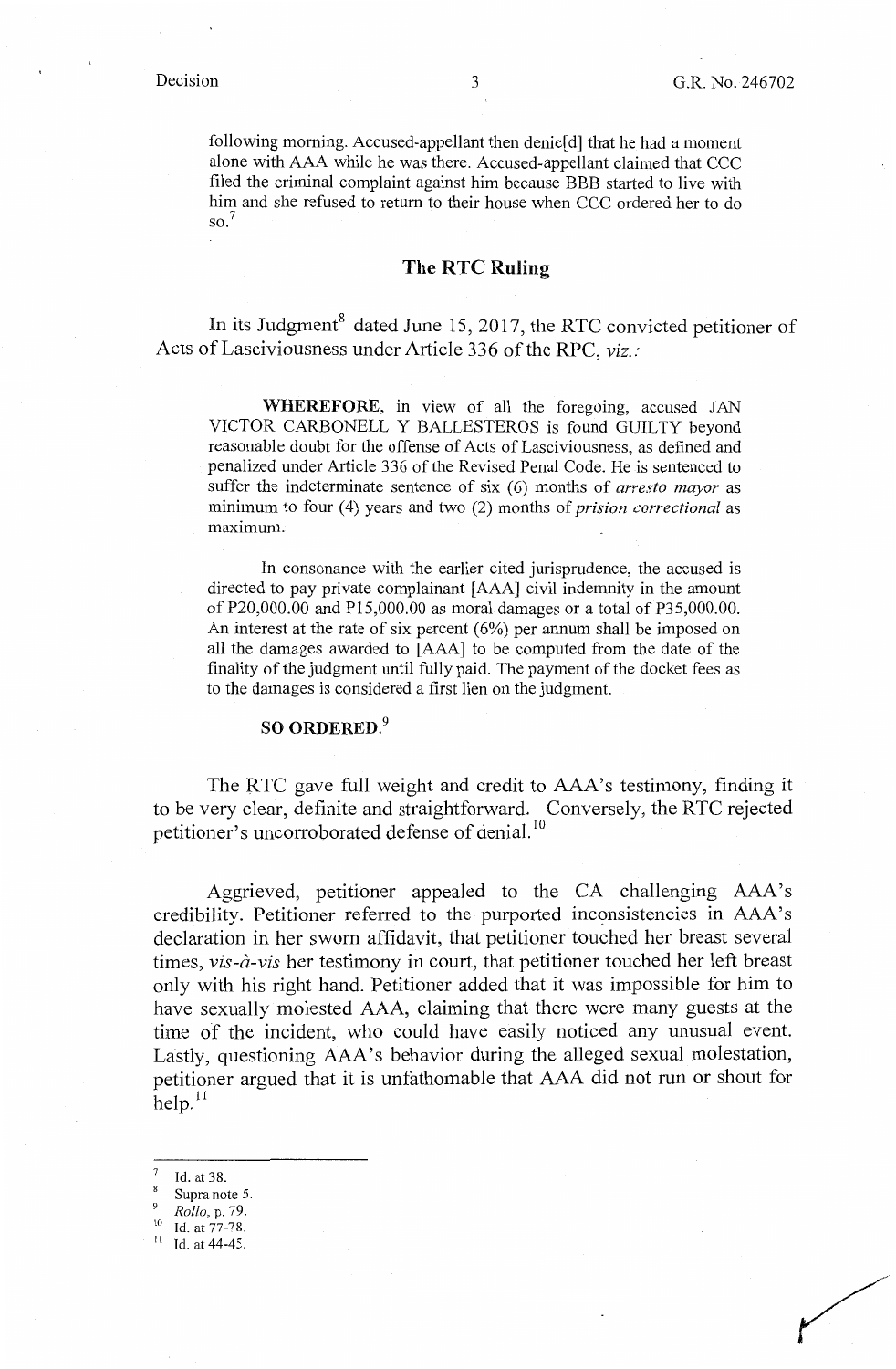## **The CA Ruling**

In the challenged Decision<sup>12</sup> dated August 28, 2018, the CA modified the RTC Judgment, and convicted petitioner of Acts of Lasciviousness defined under Section S(b), Article III ofR.A. No. 7610, otherwise known as the Special Protection of Children Against Abuse, Exploitation and Discrimination Act. The *fallo* of the Decision reads:

**WHEREFORE,** premises considered, the appeal is **DENIED.** The assailed Judgment dated June 15, 2017 of the Regional Trial Court of Baguio City, Branch 4 in Criminal Case No. 38798-R is **AFFIRMED with MODIFICATIONS.** 

Accused, JAN VICTOR CARBONELL y BALLESTEROS is hereby found **GUILTY** beyond reasonable doubt of committing an act of lasciviousness as defined under Section 5(b), Article III of Republic Act No. 7610 in relation to Section 2(h) of its Implementing Rules and Regulations. As such, he is hereby **sentenced to suffer the penalty of imprisonment** for ten (10) years and one (1) day of *prision mayor,* as minimum, to seventeen (17) years, four (4) months, and one (1) day of *reclusion temporal,* as maximum, and is **ordered to pay** AAA the following amounts: (1) P20,000.00 as civil indemnity: (2) P15,000.00 as moral damages; (3) P15,000.00 as exemplary damages; and (4) P15,000.00 as fine with an interest rate of 6% per annum to be imposed on all damages awarded counted from the date of finality of this judgment.

# **SO ORDERED. <sup>13</sup>**

As did the RTC, the CA gave paramount weight to the testimony of AAA, finding the same to be straightforward and consistent. It debunked petitioner's assertions which purportedly tainted her testimony. <sup>14</sup>

Underscoring that AAA was 15 years old, or a child defined under R.A. No. 7610, at the time of the incident, the CA modified the RTC Judgment, as regards the designation of the offense, as well as the imposable penalty and civil liability. The CA held that the Information against petitioner sufficiently averred the acts defined under Section 5(b), Article III ofR.A. No. 7610, and, thus, convicted him of Acts of Lasciviousness under the said provision.<sup>15</sup>

Petitioner moved for reconsideration, but to no avail.

Hence, this Petition raising the following issues for resolution:

<sup>12</sup> Supra note 2. 13 *Rollo,* p. 48. 14 Id. at 43-45.

<sup>15</sup> Id. at 47-48.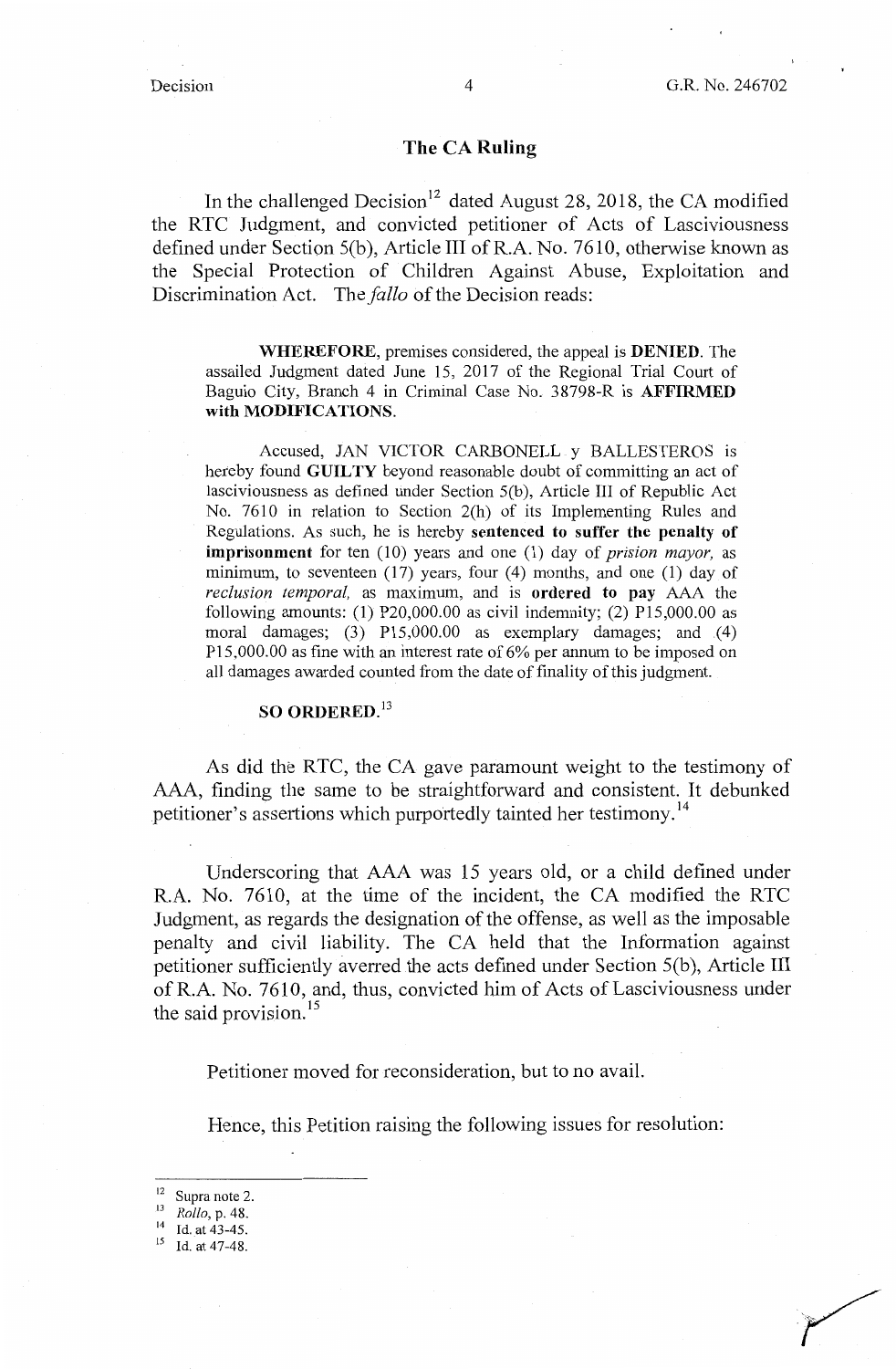# I.

WHETHER THE [CA] GRAVELY ERRED IN AFFIRMING THE CONVICTION OF THE PETITIONER NOTWITHSTANDING THE INCONSISTENT TESTIMONY OF THE PRIVATE COMPLAINANT.

#### II.

WHETHER THE [CA] GRAVELY ERRED IN AFFIRMING THE CONVICTION OF THE PETITIONER PROSECUTION'S FAILURE TO PROVE HIS GUILT BEYOND REASONABLE DOUBT. DESPITE THE

#### III.

WHETHER THE [CA] GRAVELY ERRED IN DISREGARDING THE PETITIONER'S DEFENSE OF DENIAL. <sup>16</sup>

### **The Court's Ruling**

The Petition is devoid of merit.

Preliminarily, it bears underscoring the time-honored rule that the assessment of the trial court with regard to the credibility of witnesses deserves the utmost respect, if not finality, for the reason that the trial judge has the prerogative, denied to appellate judges, of observing the demeanor of the declarants in the course of their testimonies. 17 Indeed, the factual findings of the trial court, its calibration of the testimonies of the witnesses, and its conclusions based on its findings are generally binding and conclusive upon the Court, especially so when affirmed by the appellate court.<sup>18</sup> With more reason shall this principle apply in testimonies given by child witnesses, considering that their youth and immaturity are generally badges of truth and sincerity. 19 While there are recognized exceptions to the rule, the Court finds no substantial reason to overturn the congruent conclusions of the RTC and the CA on the matter of AAA's credibility.

The Court affirms the CA Decision with modification, only insofar as the proper designation of the offense is concerned, that is, petitioner is guilty of"Lascivious Conduct" under Section 5(b), Article III ofR.A. No. 7610.

thus: Article 336 of the RPC defines and penalizes "acts of lasciviousness,"

Article 336. *Acts of Lasciviousness.* - Any person who shall commit any act of lasciviousness upon other persons of either sex, under any of the circumstances mentioned in the preceding article, shall be punished by *prision correccional.* 

<sup>&</sup>lt;sup>16</sup> Id. at 19-20.<br><sup>17</sup> *People v. Chua*, 444 Phil. 757, 766-767 (2003).

<sup>18</sup> *People v. Iroy,* 628 Phil. 145, 152 (2010).

<sup>19</sup> *Rica/de v. People,* 751 Phil. 793, 805 (2015).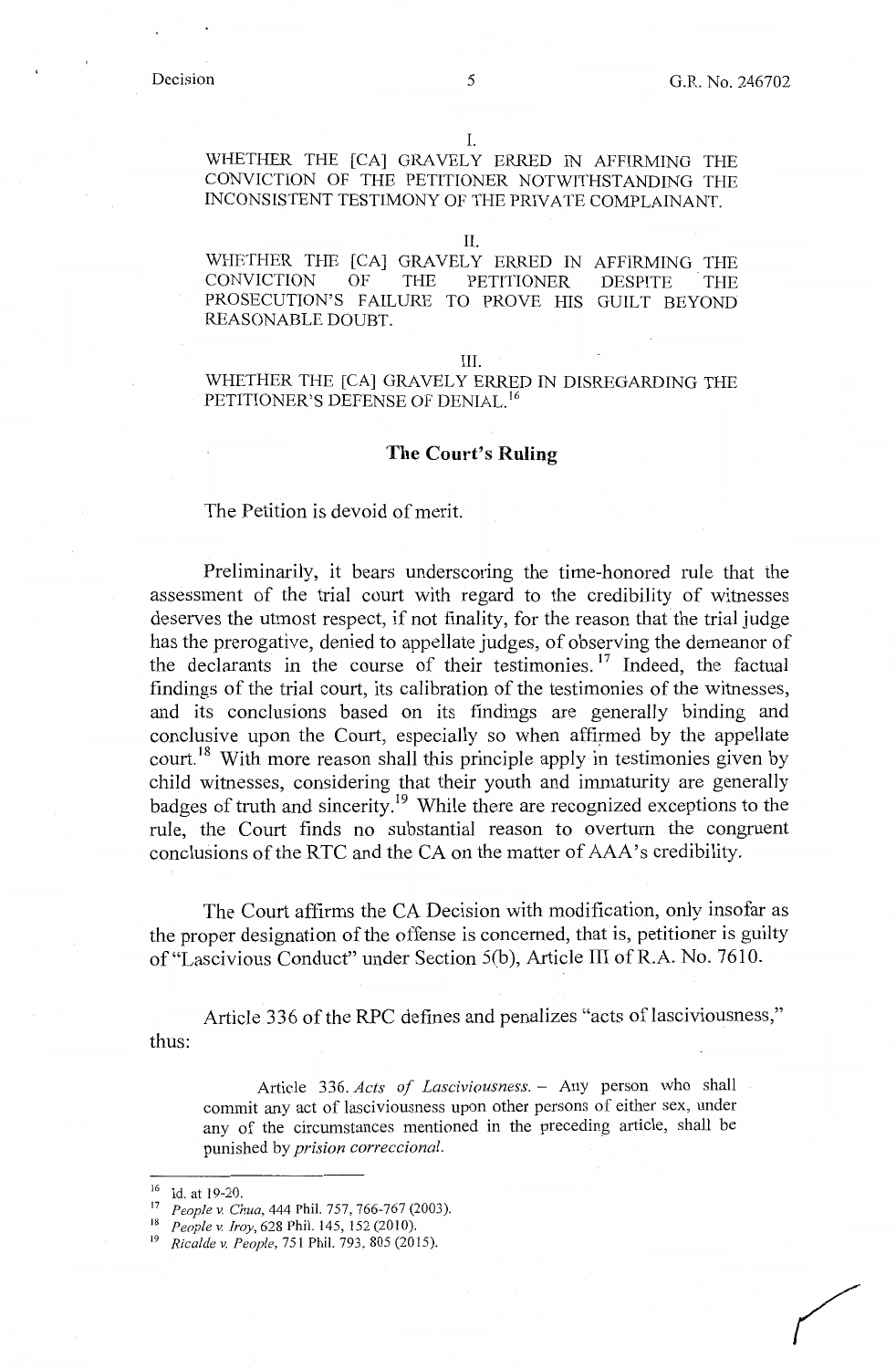Deduced to its elements, the crime presupposes the concurrence of the following: (1) that the offender commits any **act of lasciviousness** or lewdness; (2) that it is done under any of the following circumstances: (a) through force, **threat,** or intimidation; (b) when the offended party is deprived of reason or otherwise unconscious; (c) by means of fraudulent machination or grave abuse of authority; and (d) when the offended party is under 12 years of age or is demented, even though none of the circumstances mentioned above be present; and (3) that the offended party is another person of either sex. $20$ 

Meanwhile, R.A. No. 7610 finds application when the victims of abuse, exploitation or discrimination are children or those **"person[sl below 18 years of age** or those over, but are unable to fully take care of themselves or protect themselves from abuse, neglect, cruelty, exploitation or discrimination because of a physical or mental disability or condition." Section 5(b) thereof provides:

Section 5. *Child Prostitution and Other Sexual Abuse.* – Children, whether male or female, who for money, profit, or any other consideration or due to the coercion or influence of any adult, syndicate or group, indulge in sexual intercourse or lascivious conduct, are deemed to be children exploited in prostitution and other sexual abuse.

The penalty of *reclusion temporal* in its medium period to *reclusion perpetua* shall be imposed upon the following:

xxxx

(b) Those who commit the act of sexual intercourse or lascivious conduct with a child exploited in prostitution or subjected to other sexual abuse; *Provided,* That when the victims *(sic)* is under twelve (12) years of age, the perpetrators shall be prosecuted under Article 335, paragraph 3, for rape and Article 336 of Act No. 3815, as amended, the Revised Penal Code, for rape or lascivious conduct, as the case may be: *Provided,* That the penalty for lascivious conduct when the victim is under twelve (12) years of age shall be *reclusion temporal* in its medium period[.] (Underscoring supplied)

For a conviction under Section 5(b), Article III of R.A. No. 7610, there must be confluence of the following requisites, thus:

(1) The accused commits the act of sexual intercourse or **lascivious conduct;** 

(2) The said act is **performed with a child** exploited m prostitution or **subjected to other sexual abuse;** and,

<sup>20</sup>*Quimvelv. People,* 808 Phil. 889,914 (2017).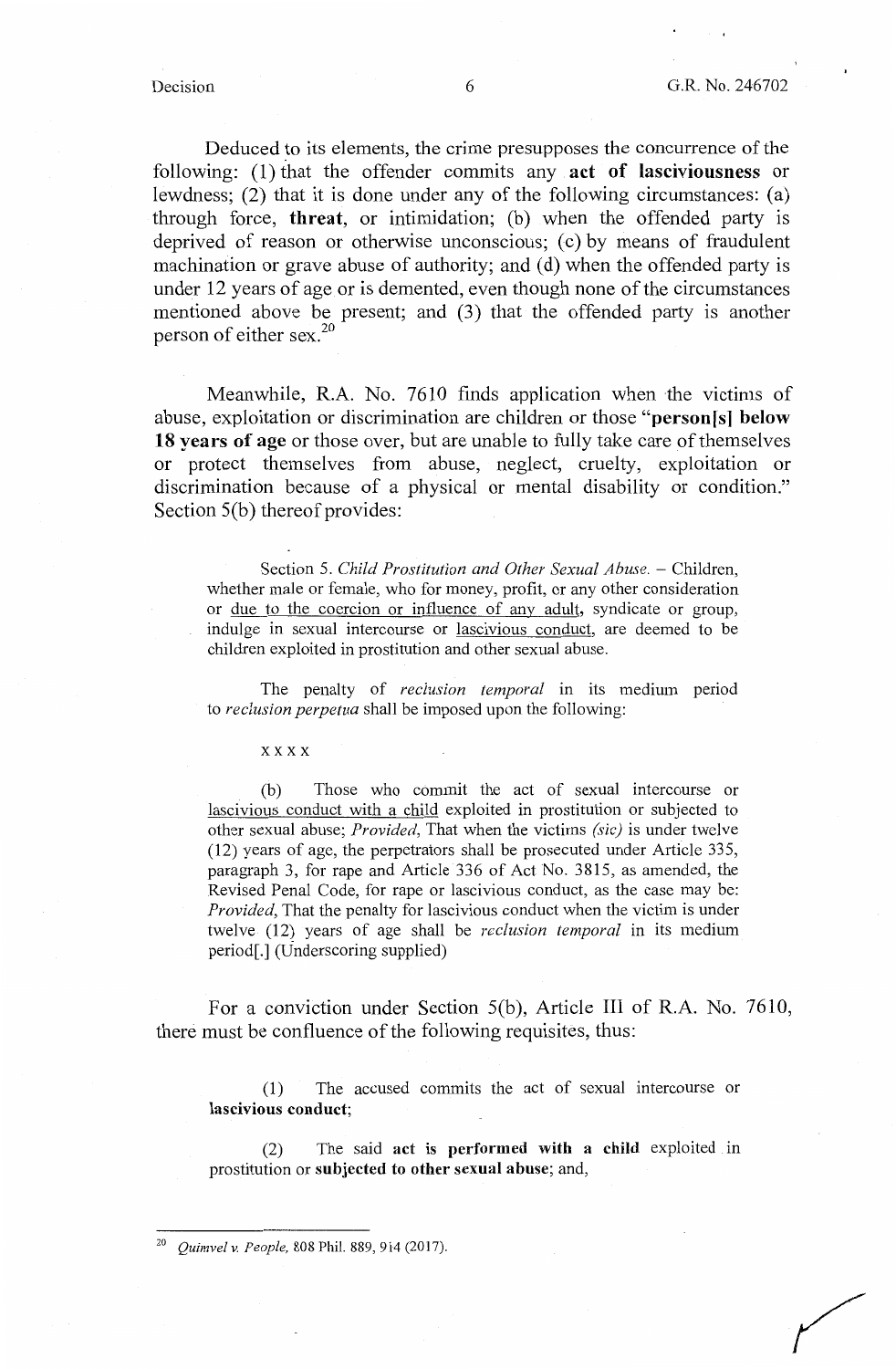(3) The child, whether male or female, is **below 18 years of age. <sup>21</sup>**(Emphases supplied)

"Lascivious conduct," is defined as **"the intentional touching,** either directly or through clothing, of the genitalia, anus, groin, **breast,** inner thigh, or buttocks, or the introduction of any object into the genitalia, anus, or mouth, of any person, whether of the same or opposite sex, with an intent to abuse, humiliate, harass, degrade, or arouse or gratify the sexual desire of any person, bestiality, masturbation, lascivious exhibition of the genitals or pubic area of a person." $^{22}$ 

As correctly found by the CA, all elements are present in this case.

First, the prosecution sufficiently established the elements of lascivious conduct of petitioner and the minority of AAA. Records show that AAA positively testified that on November 28, 2015, petitioner intimidated AAA, and grabbed and mashed her breast to satisfy his lustful desire. At the time of such incident, AAA was a child· below 18 years of age, having been born on August 9, 2000, as shown by her Certificate of Live Birth.

Second, the element requiring that the victim was subject to other sexual abuse was likewise established.

By "other sexual abuse" is meant to cover not only a child who is abused for profit, but also in cases where a child was engaged in a lascivious conduct through the coercion, influence or intimidation by an adult.<sup>23</sup>

"Influence" is "use of power or trust in any way that deprives a person of free will and substitutes another's objective." 24 On the other hand, "coercion is the improper use of power to compel another to submit to the wishes of one who wields it."<sup>25</sup> "Coercion and influence" as appearing under R.A. No. 7610 is broad enough to cover "force and intimidation" as one of the circumstances under Article 336.<sup>26</sup> Intimidation must be viewed in the light of the victim's perception and judgment at the time of the commission of the crime,  $27$  taking into consideration the age, size and strength of the parties.<sup>28</sup> In *People v. Leonardo*,<sup>29</sup> the Court held:

<sup>21</sup>*Roallos v. People,* 723 Phil. 655, 667-668 (2013); *Caballo v. People,* 710 Phil. 792, 801 (2013), citing

<sup>&</sup>lt;sup>22</sup> Implementing Rules and Regulations of R.A. No. 7610, Sec. 2(h).<br><sup>23</sup> *Olivarez v. Court of Appeals*, supra note 21, at 432.<br><sup>24</sup> *See People v. Caoili*, 815 Phil. 839, 889 (2017).

<sup>&</sup>lt;sup>26</sup> See Quimvel v. People, supra note 20, at 919.<br><sup>27</sup> *People v. Ardon*, 407 Phil. 104, 121 (2001).

 $\frac{28}{29}$  Id.<br> $\frac{29}{638}$  Phil. 161, 188 (2010).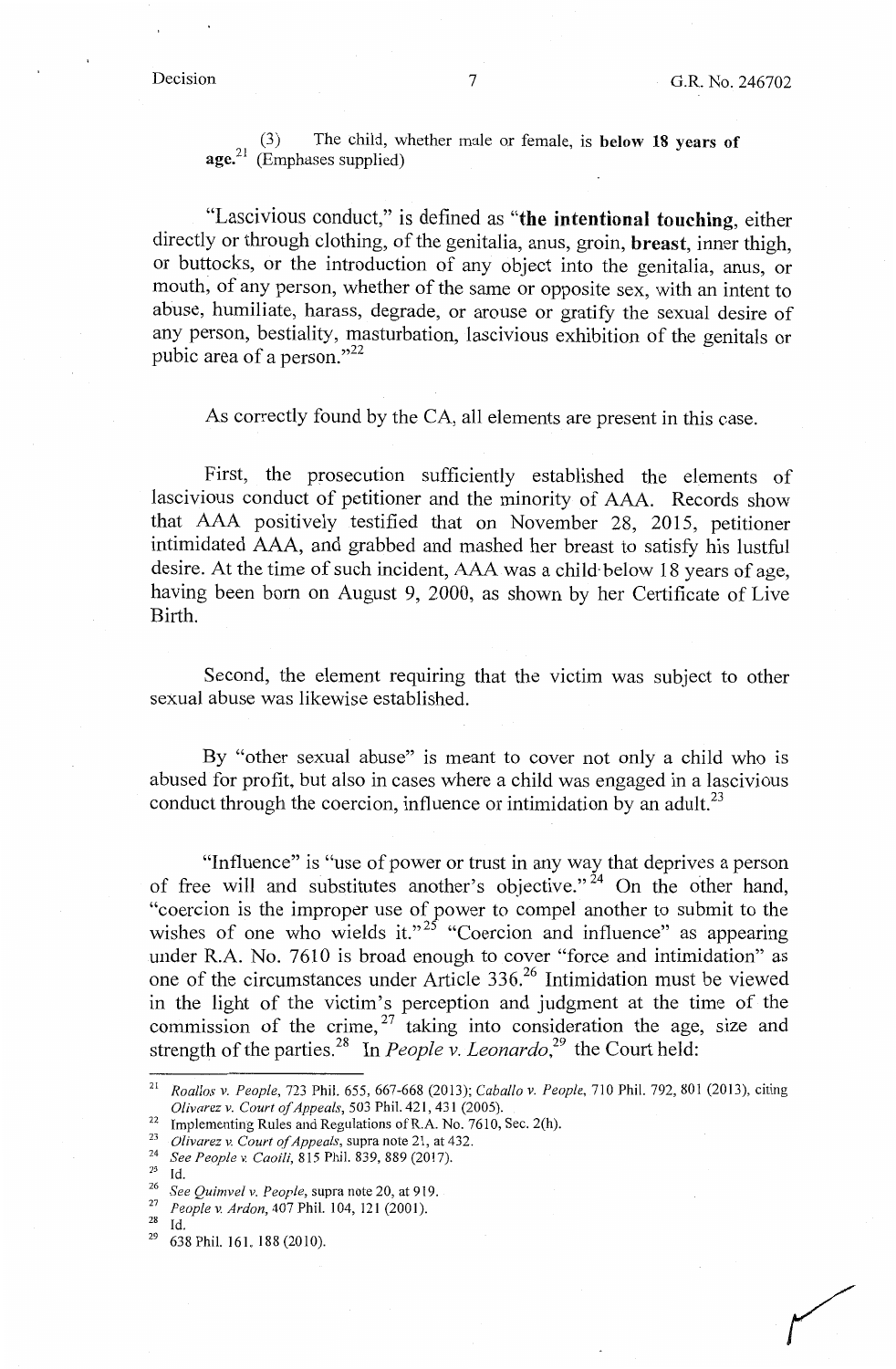Section 5 of [R.A.] No. 7610 does not merely cover a situation of a child being abused for profit, but also one in which a child is coerced to engage in lascivious conduct. To repeat, intimidation need not necessarily be irresistible. It is sufficient that some compulsion equivalent to intimidation annuls or subdues the free exercise of the will of the offended party. This is especially true in the case of young, innocent and immature girls who could not be expected to act with equanimity of disposition and with nerves of steel. Young girls cannot be expected to act like adults under the same circumstances or to have the courage and intelligence to disregard the threat. (Underscoring supplied)

In this case, petitioner, who was senior to the child victim by four years, manipulated and subjected AAA to his lascivious conduct, under the threat of ruining her reputation. Petitioner intimidated AAA by threatening her that he would tell others that she was taking birth control pills. As succinctly put by the RTC, it was enough that fear was produced in the mind of the 15-year-old victim from the threat of petitioner, whom she may have identified as her *"kuya,"* he being the boyfriend of her older sister.

It bears emphasis, as well, that consent is immaterial in cases involving violation of Section 5(b), Article III of R.A. No.  $7610^{30}$ . The law being *malum prohibitum,* the mere act of committing lascivious conduct with a child subjected to sexual abuse already constitute the offense.<sup>31</sup>

While the Information against petitioner made no particular mention of Section  $5(b)$ . Article III of R.A. No. 7610, this omission is not fatal to petitioner's right to be informed of the nature and cause of accusation against him. What controls are the actual facts recited in the Information as constituting the offense charged, not its caption or designation. 32 In *Flordeliz v. People*,<sup>33</sup> the Court allowed the imposition of a penalty provided for in R.A. No. 7610 despite the absence in the Information of any explicit reference to the said statute, *viz.:* 

We are aware that the Information specifically charged petitioner with Acts of Lasciviousness under the RPC, without stating therein that it was in relation to R.A. No. 7610. However, the failure to designate the offense by statute or to mention the specific provision penalizing the act, or an erroneous specification of the law violated, does not vitiate the information if the facts alleged therein clearly recite the facts constituting the crime charged. The character of the crime is not determined by the caption or preamble of the information nor by the specification of the provision of law alleged to have been violated, but **by the recital of the ultimate facts and circumstances in the complaint or information.** 

<sup>30</sup> 

<sup>&</sup>lt;sup>30</sup> *Caballo v. People,* supra note 21, at 806.<br><sup>31</sup> Id. at 806-807.<br><sup>32</sup> *Espino v. People,* 713 Phil. 377, 385-386 (2013), citing *People v. Manalili*, 355 Phil. 652, 688 (1998).<br><sup>33</sup> 628 Phil. 124 (2010).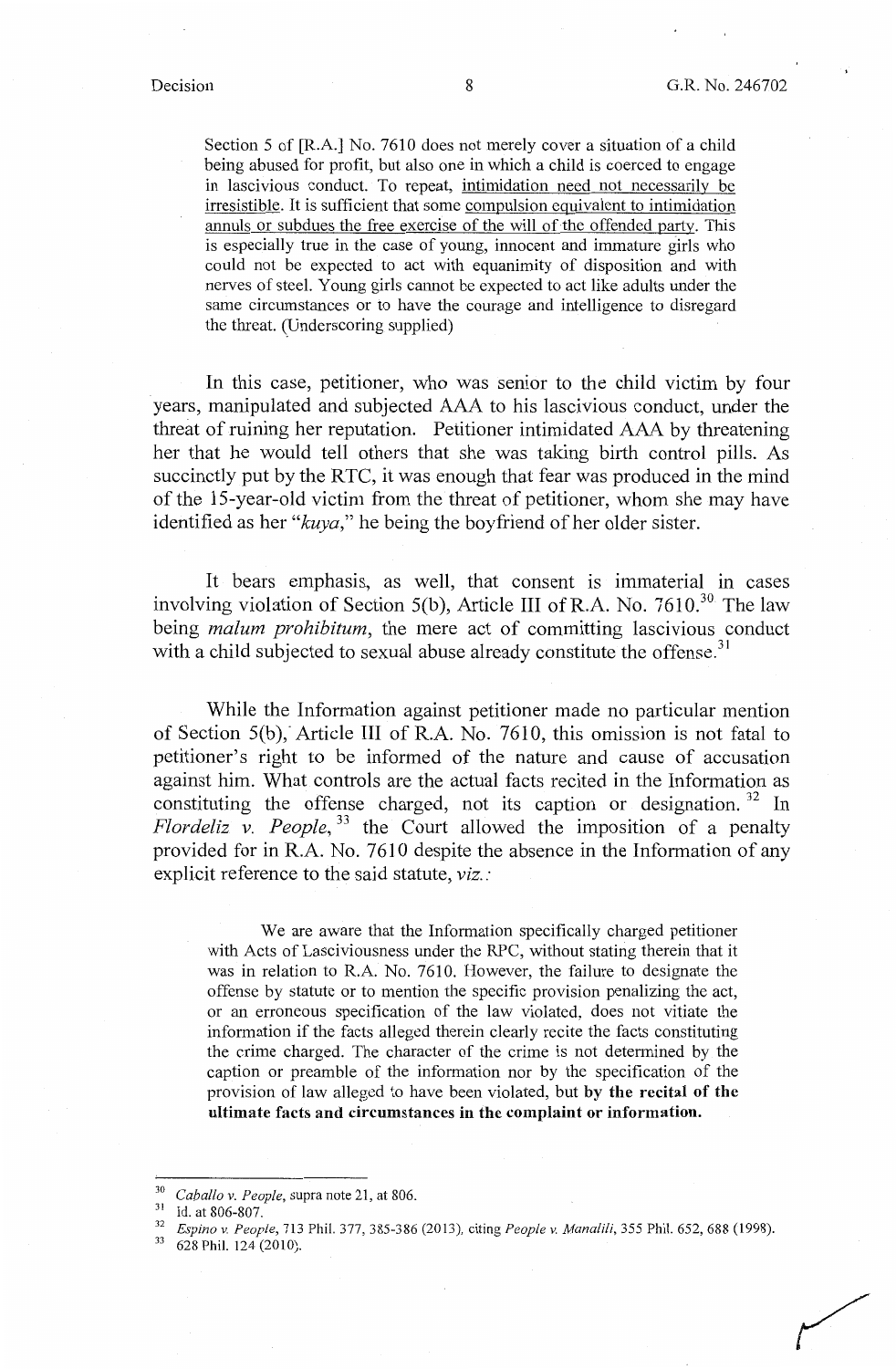In the instant case, the body of the Information contains an averment of the acts alleged to have been committed by petitioner and unmistakably describes acts punishable under Section  $5(b)$ . Article III of R.A. No.  $7610^{34}$  (Emphasis supplied)

In this case, the subject Information sufficiently recited the ultimate facts as would classify AAA as a child subjected to sexual abuse under the coercion, intimidation or influence of petitioner, within the purview of Section  $5(b)$ , Article III of R.A. No. 7610. Thus, petitioner may be validly convicted of the offense of Lascivious Conduct under Section  $\frac{5}{6}$ ). Article III ofR.A. No. 7610.

# *Penalty and Award of Damages*

The imposable penalty for Lascivious Conduct under Section 5(b). Article III of R.A. No. 7610 is *reclusion temporal* in its medium period to *reclusion perpetua.* Applying the Indeterminate Sentence Law, the maximum term of the sentence shall be taken from the medium period, or from 17 years, four  $(4)$  months and one  $(1)$  day to 20 years, owing to the absence of any mitigating or aggravating circumstance. On the other hand, the minimum term of the indeterminate penalty shall be taken within the range of the penalty next lower in degree, which is *prision mayor* in its medium period to *reclusion temporal* in its minimum period, or from eight (8) years and one (1) day to 14 years and eight (8) months.

Accordingly, the CA correctly imposed the indeterminate penalty of imprisonment ranging from a period 10 years and one **(1)** day of *prision*   $mayor$ , as minimum, to 17 years, four  $(4)$  months, and one  $(1)$  day of *reclusion temporal,* as maximum.

As to petitioner's civil liabilities, the CA correctly applied the prevailing jurisprudence  $35$  in awarding AAA the following amounts: (a)  $P20,000.00$  as civil indemnity, (b)  $P15,000.00$  as moral damages, (c)  $P15,000.00$  as exemplary damages, and (d)  $P15,000.00$  as fine, all of which shall earn interest at the rate of 6% per annum from the date of finality of this judgment until full payment.

**WHEREFORE,** the Petition is **DENIED.** Petitioner Jan Victor Carbonell *y* Ballesteros is found **GUILTY** beyond reasonable doubt of the offense of Lascivious Conduct under Section· 5(b ), Article III of R.A. No. 7610. Accordingly, he is **SENTENCED** to suffer the indeterminate prison term of 10 years and one (1) day of *prision mayor*, as minimum, to 17 years, four (4) months, and one (1) day of *reclusion temporal*, as maximum, and

<sup>34</sup> Id. at 142. 35 *See Quimve! v. People,* supra note 20.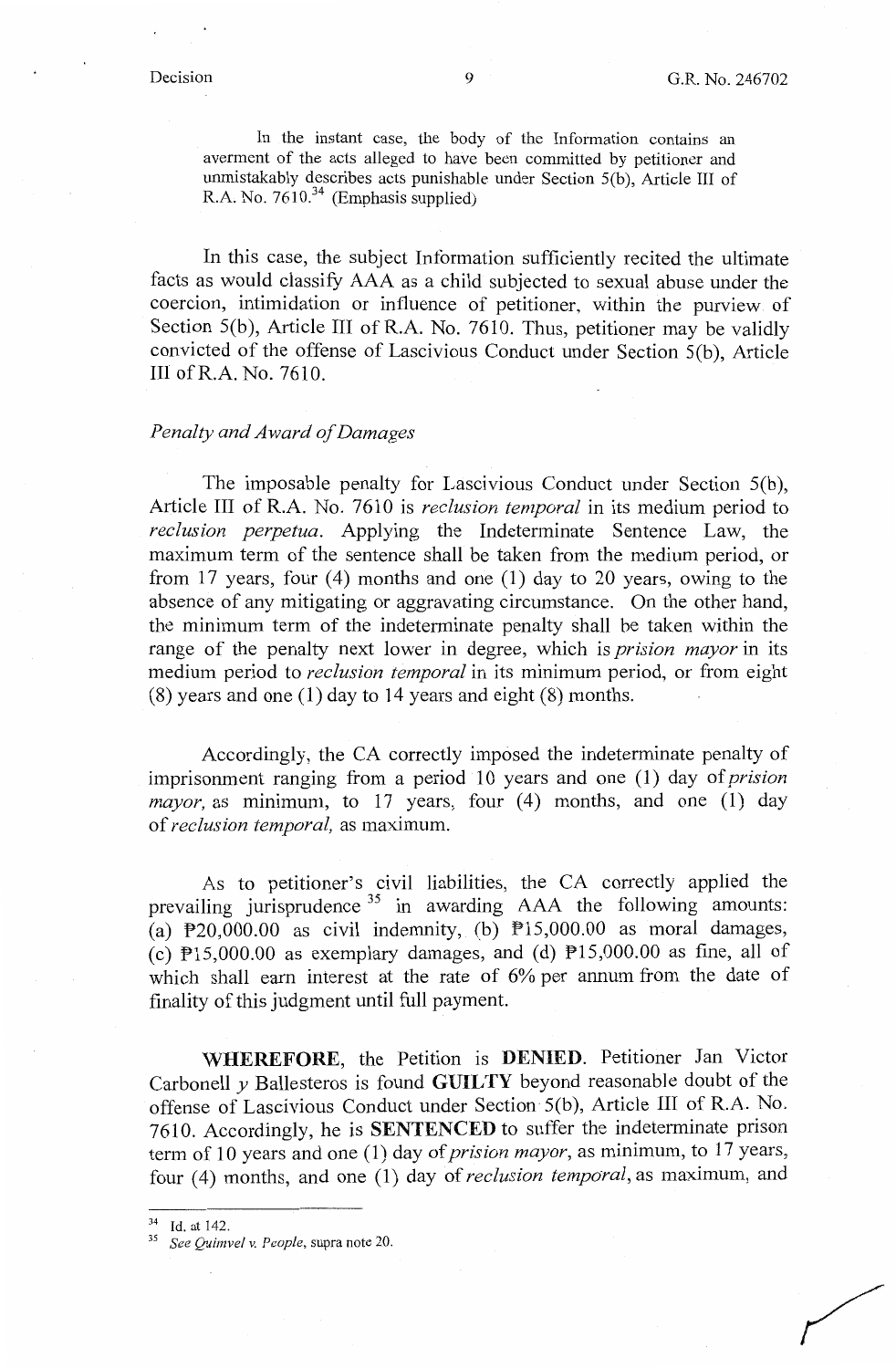further **ORDERED** to pay AAA the amounts of P20,000.00 as civil indemnity, P15,000.00 as moral damages, P15,000.00 as exemplary damages, and P15,000.00 as fine. All monetary awards shall earn interest at the legal rate of 6% per annum from the date of finality of this Decision until full payment.

# **SO ORDERED.**

**EDGARDO L. DELOS SANTOS** Associate Justice